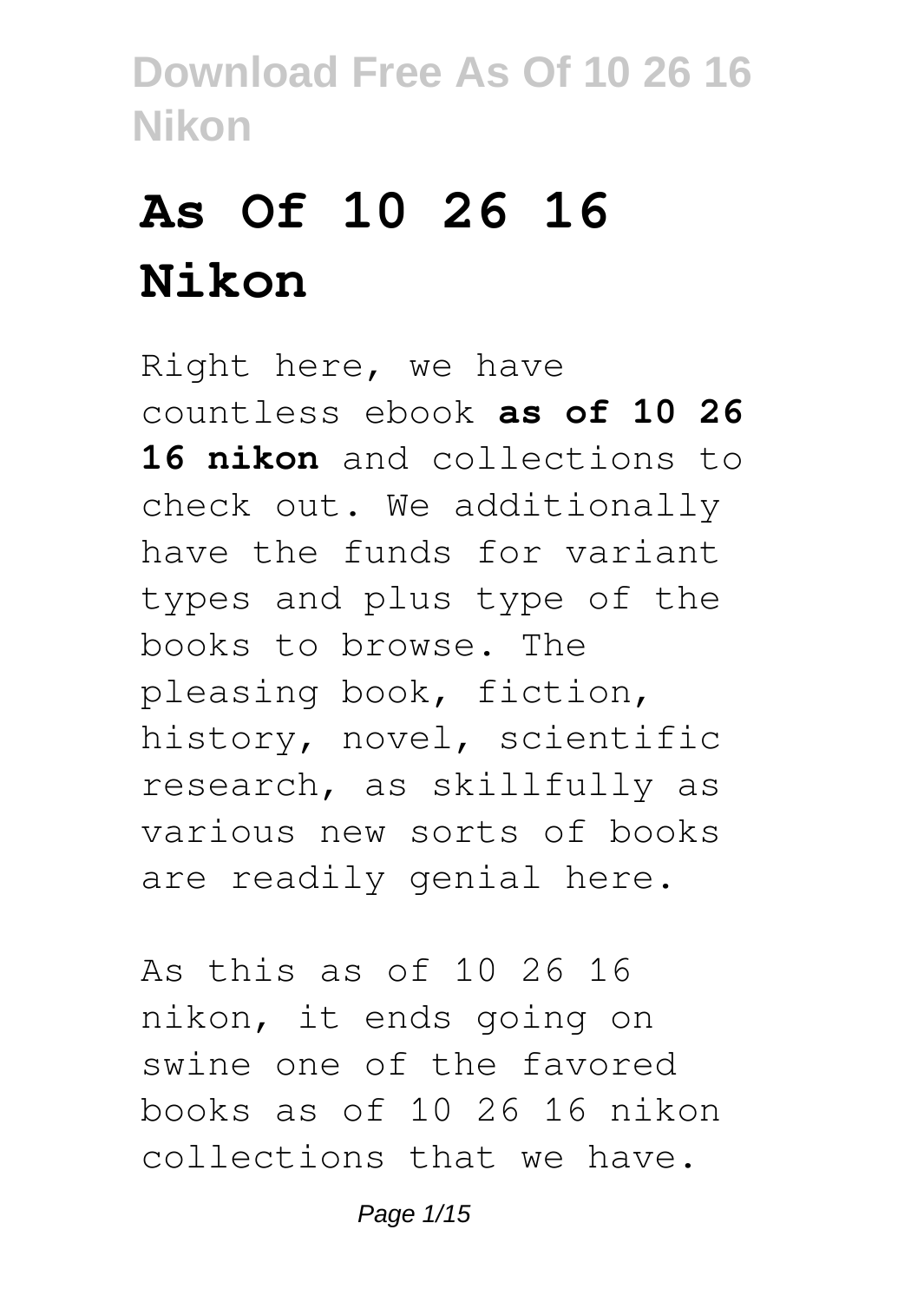This is why you remain in the best website to see the incredible book to have.

Despite its name, most books listed on Amazon Cheap Reads for Kindle are completely free to download and enjoy. You'll find not only classic works that are now out of copyright, but also new books from authors who have chosen to give away digital editions. There are a few paid-for books though, and there's no way to separate the two

### **Chapter 26.16 RCW: RIGHTS AND LIABILITIES—COMMUNITY**

Page 2/15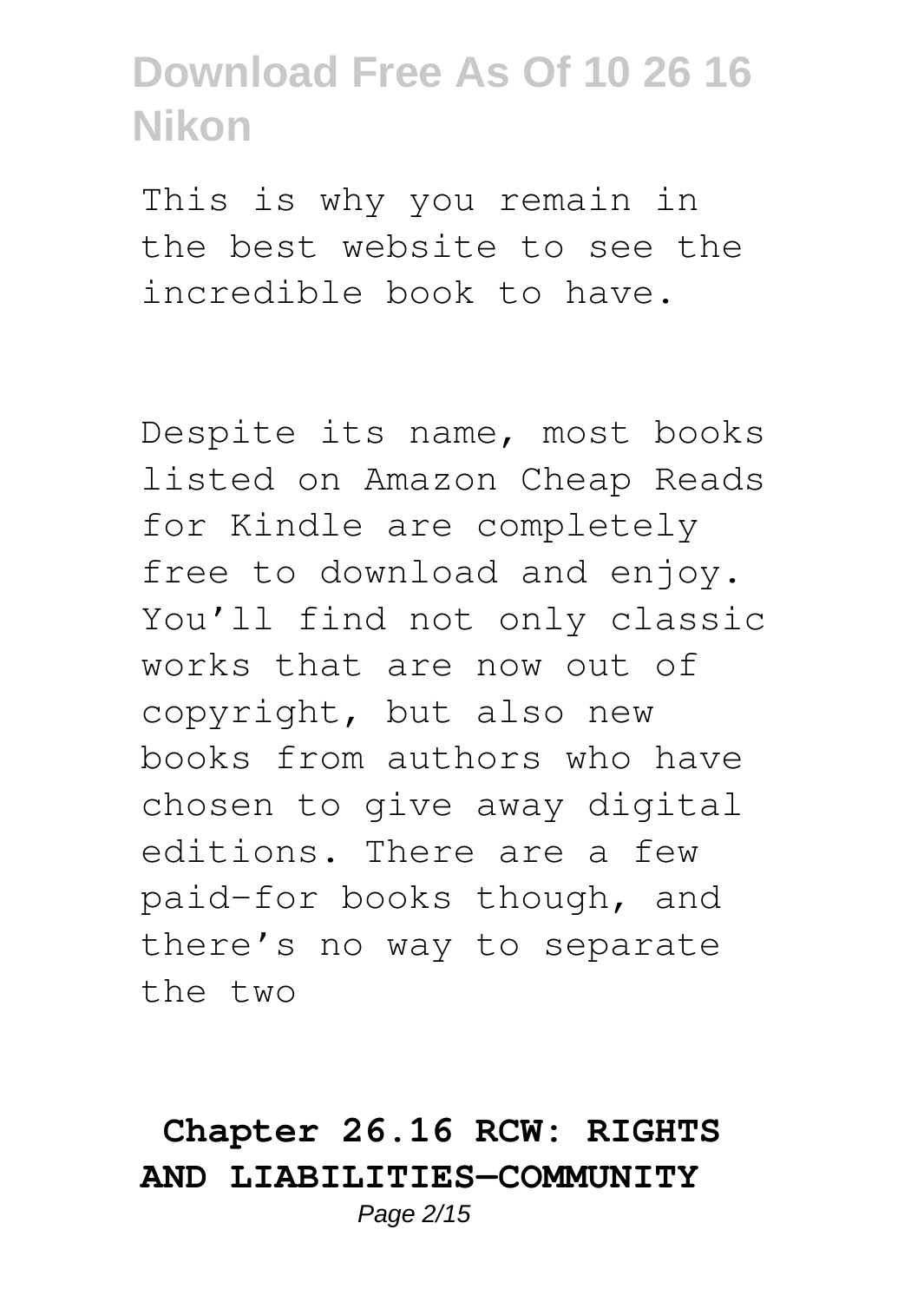#### **PROPERTY**

The CMT yield values are read from the yield curve at fixed maturities, currently 1, 2, 3 and 6 months and 1, 2, 3, 5, 7, 10, 20, and 30 years. This method provides a yield for a 10 year maturity, for example, even if no outstanding security has exactly 10 years remaining to maturity.

### **Matthew 10:16-26 NKJV - Persecutions Are Coming - "Behold ...**

16( series number ) + 10 ( taking  $6+4$  as difference  $) =$ 26 So following the pattern , we have  $-10 + 6$  as the difference , which is 16 . And hence the next series Page 3/15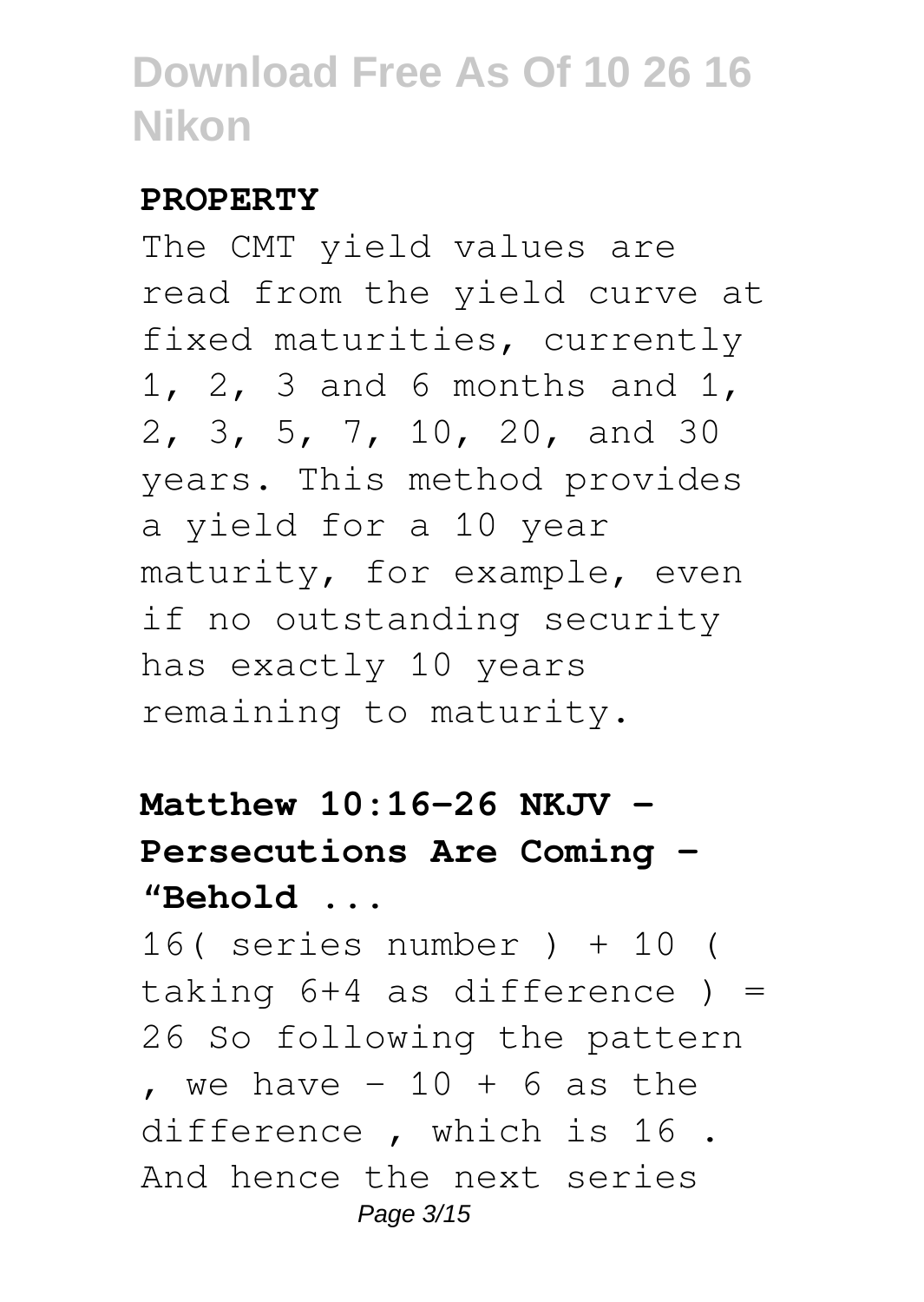number would be  $-26 + 16 =$ 42 :)

#### **Matthew 10:26 So do not be afraid of them. For there is**

**...** See IRM 4.26.16.3.6, Aggregate Value Over \$10,000, above for instruction on determining the maximum aggregate balance. The Level I Willful Penalty is The greater of \$1,000 per year or 5% of the maximum aggregate balance of the accounts during the year to which the violations relate.

#### **Chapter 13 Revision History as of 8/10/16** AS OF 05/26/16 10/5 .....INF Page 4/15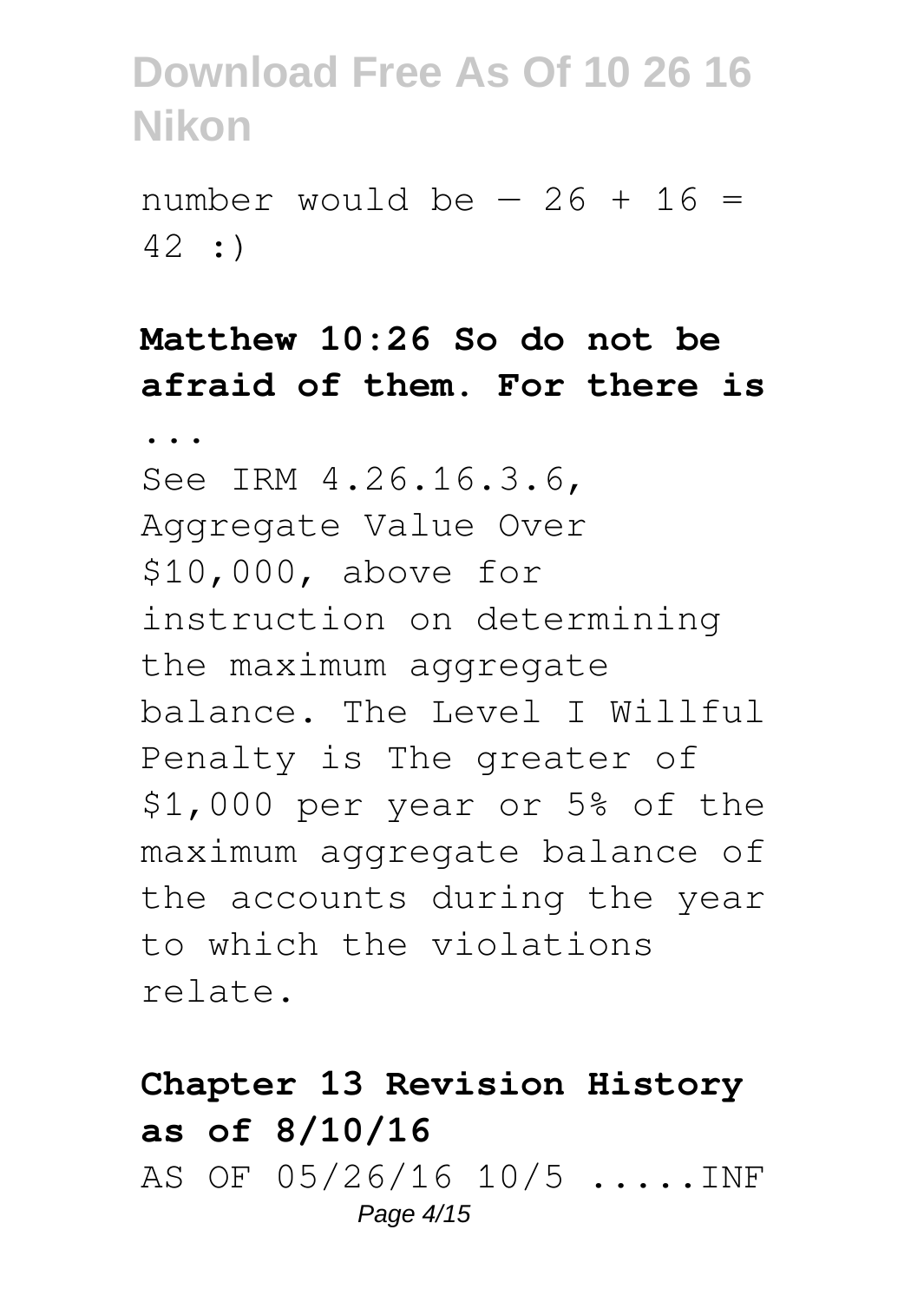ARISMENDY ALCANTARA recalled from Triple-A Iowa (not to report). P DALLAS BEELER recalled from Triple-A Iowa (not to report). P ERIC JOKISCH recalled from Triple-A Iowa (not to report). INF CHRISTIAN VILLANUEVA recalled from Triple-A Iowa (not to report). P JASON MOTTE reinstated from the disabled list. 10/11 .....

#### **Designated Survivor (S1E05) -- "The Mission" -- 10/26/16**

**...**

Lesson 17 Section 2 . PROPORTIONS. Back to Section 1.. What is taught in most textbooks these days as ratio and proportion, is not. It is algebra. The Page 5/15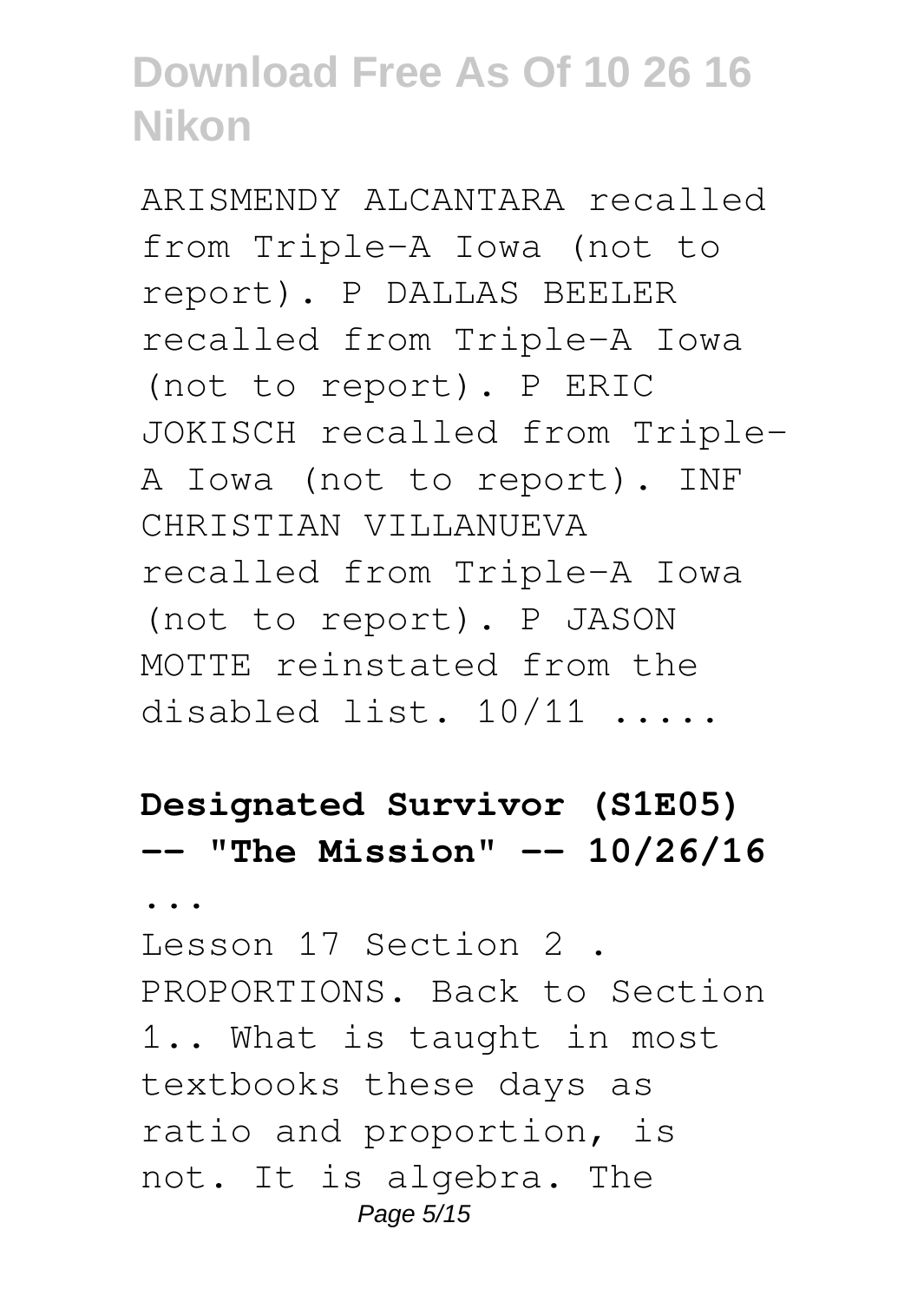student is taught to represent a ratio as a fraction, write the letter x for the unknown term, crossmultiply and solve an equation. That is an algebraic calculator.

### **RCW 26.16.010: Separate property of spouse.**

This free percentage calculator computes a number of values involving percentages, including the percentage difference between two given values. Explore various other math calculators as well as hundreds of calculators addressing finance, health, fitness and more.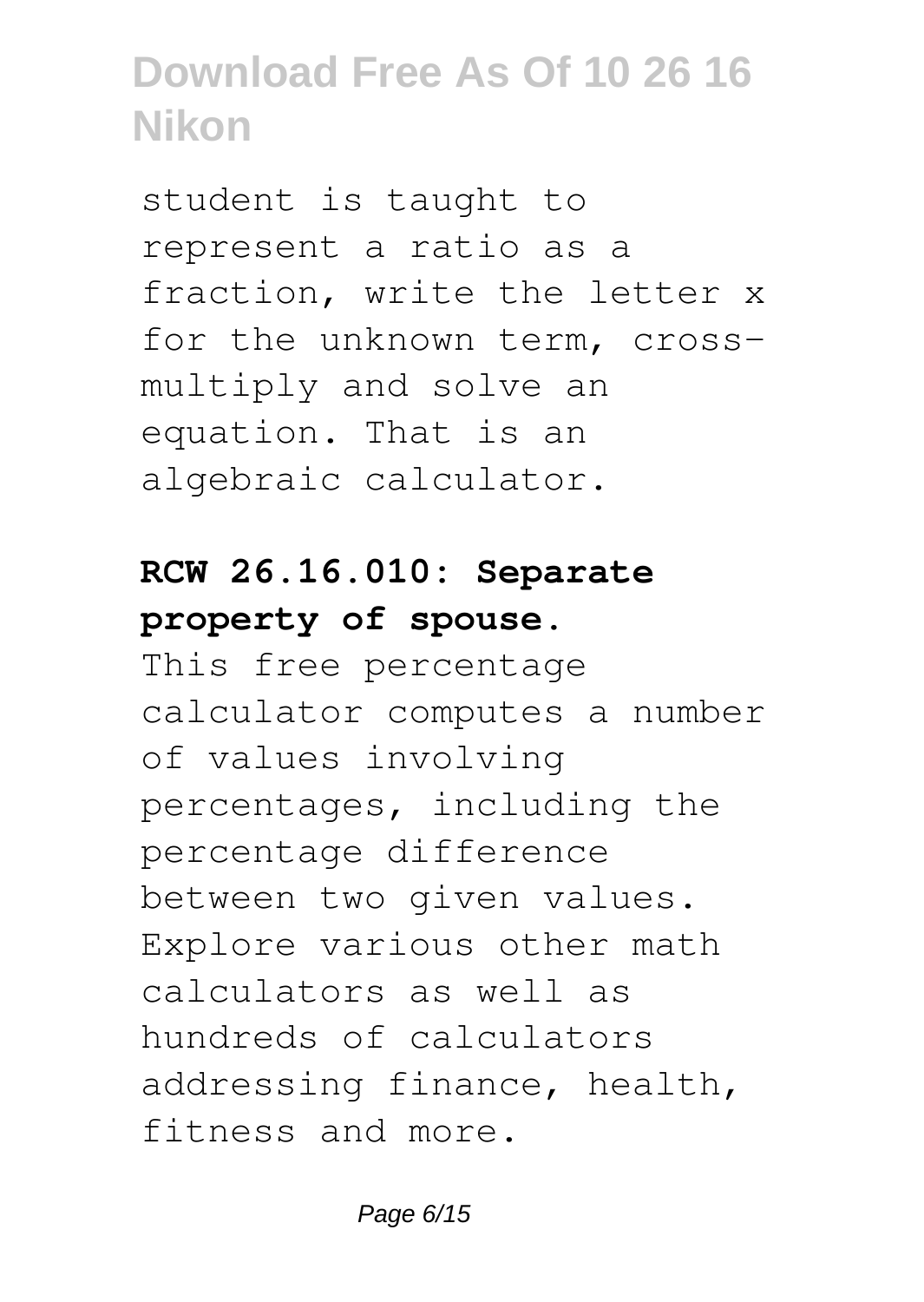### **Dow Jones Close - DJIA Closing Prices - Stock Market Close**

Looking for online definition of 10-26 or what 10-26 stands for? 10-26 is listed in the World's largest and most authoritative dictionary database of abbreviations and acronyms 10-26 - What does 10-26 stand for?

#### **Current as of 8/26/16**

26.16.010: Separate property of spouse. 26.16.020: Separate property of domestic partner. 26.16.030: Community property defined — Management and control.:  $26.16.040...$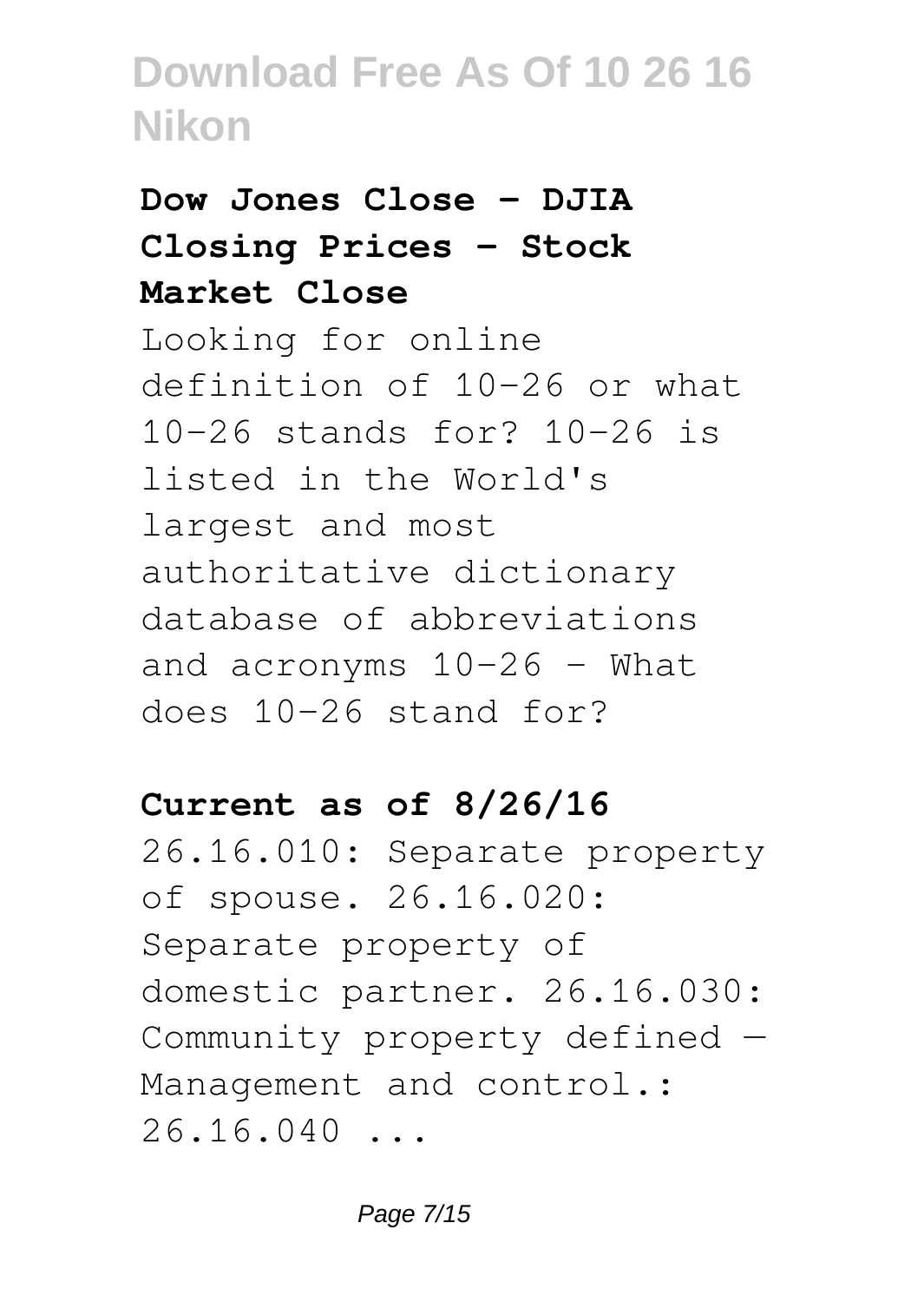# **RRCs Expiring and/or Not Exercising Option Years**

**(will not ...**

2.6.2.1 Special Meeting Agenda The agenda of a special meeting of members shall be limited to the matters described in the notice of such special meeting. Such matters may be discussed and amended at the special meeting and final member voting shall be conducted in accordance with Section 2.8.

#### **As Of 10 26 16**

Chapter 13 Revision History as of 8/10/16: Date Description 1/23/15 Pg. 13-2, Line 41, added text Page 8/15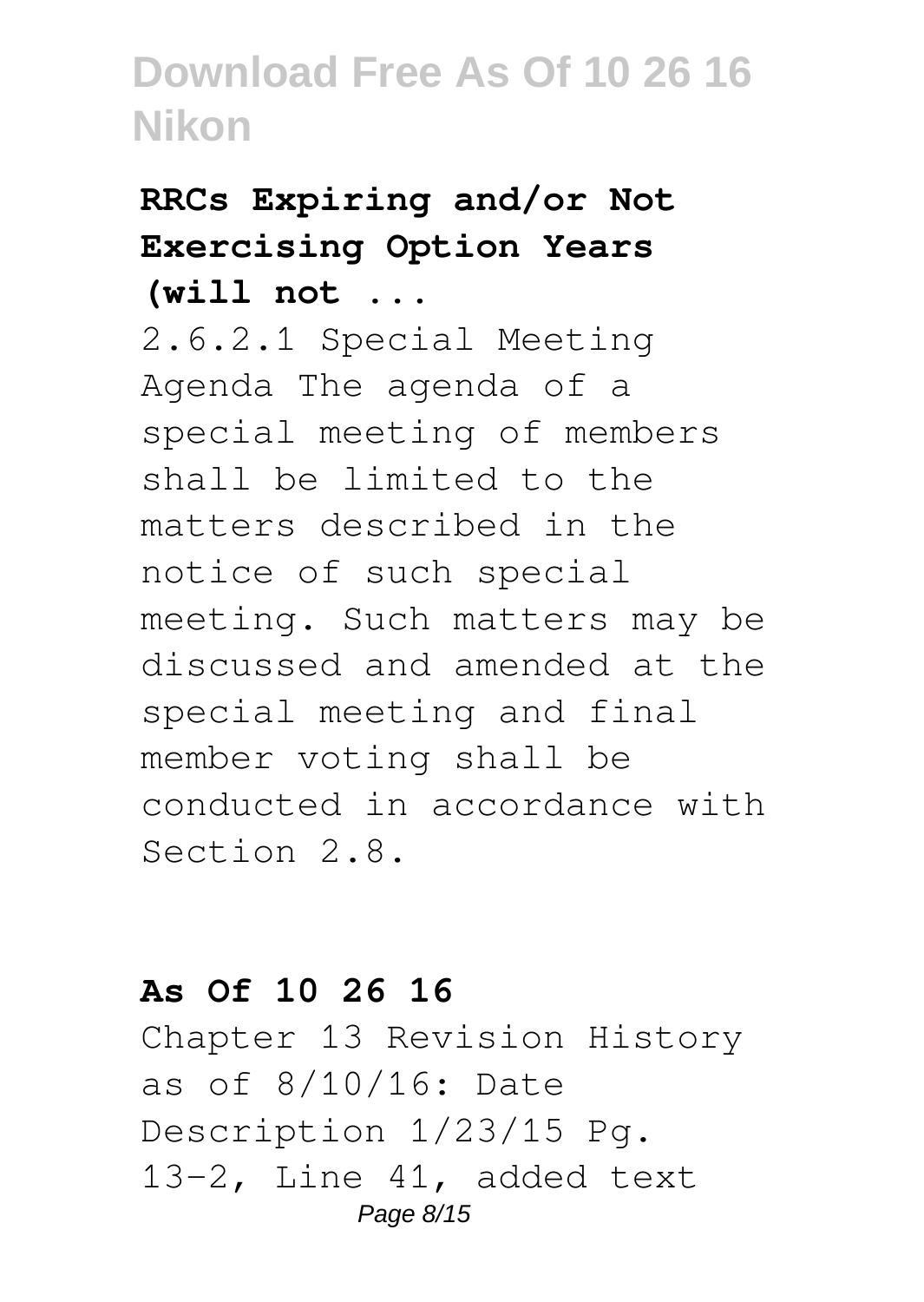Pg. 13-3, Line 9, added paragraph . Subsection Date Changed To Destruction  $8/10/16$  - Add Hours and locations for burn bag dropoffs at FORS and GTN

### **10-26 - What does 10-26 stand for? The Free Dictionary**

Veterans Benefits Administration Circular 26-16-11 . Department of Veterans Affairs April 11, 2016 . Washington, D.C. 20420 . Policy Clarification for TILA-RESPA Integrated Disclosure Fee Itemization Requirements and Regarding Loan Expenses Not Expressly Permitted by 38 CFR 36.4313. 1. Purpose.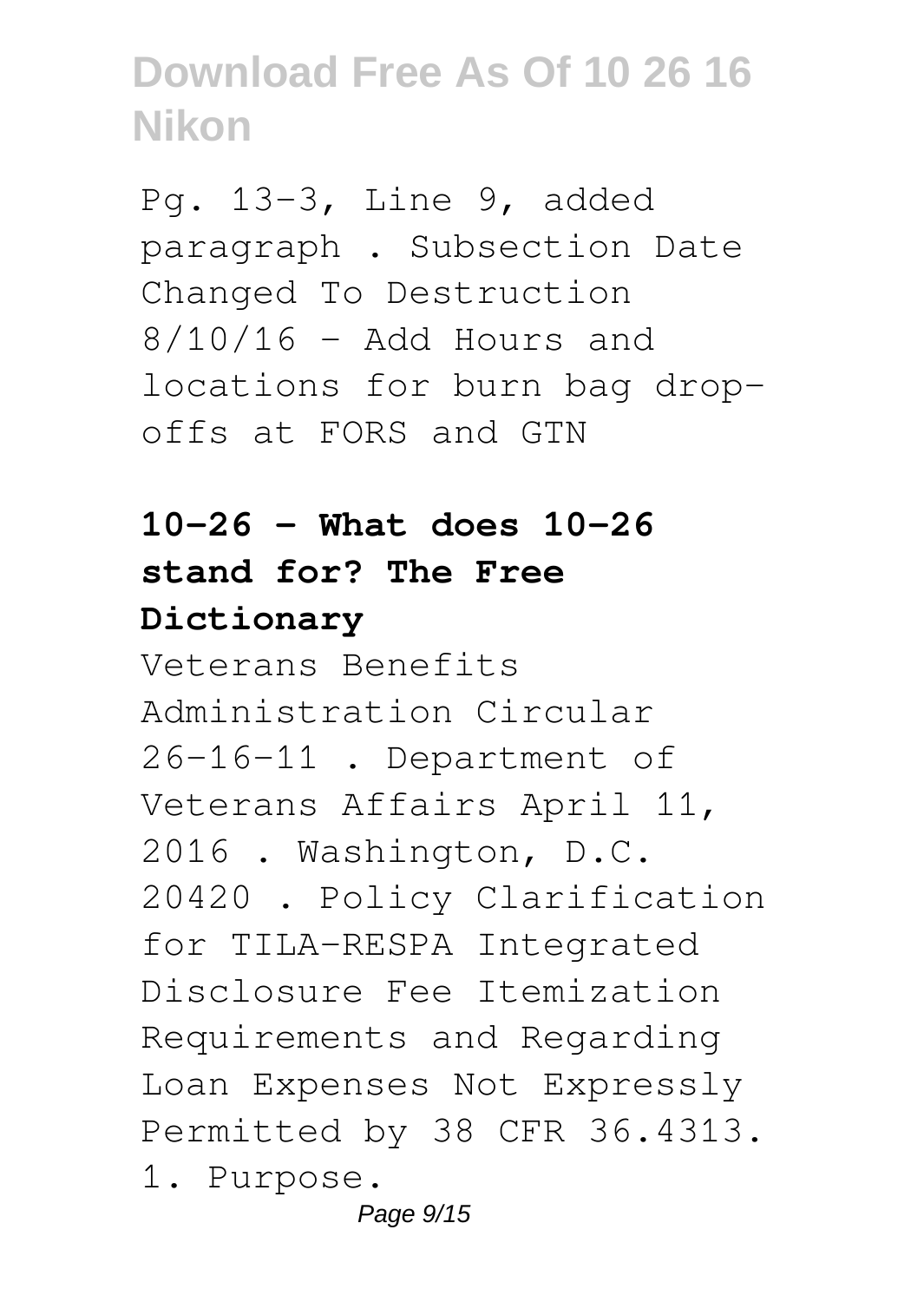#### **Policy Clarification for TILA-RESPA Integrated Disclosure ...**

Circular 26-16-03 January 20, 2016 Exhibit A . 4 . 11. Can lender credits be excluded from the recoupment calculation? A11. Whether a lender credit or premium pricing is a cost of the IRRRL, and thus included in the recoupment calculation, depends on whether a lender's credit is an

#### **AS OF 05/26/16 - MLB.com**

Matthew 10:16-26 New King James Version (NKJV) Persecutions Are Coming. 16 "Behold, I send you out as sheep in the midst of Page 10/15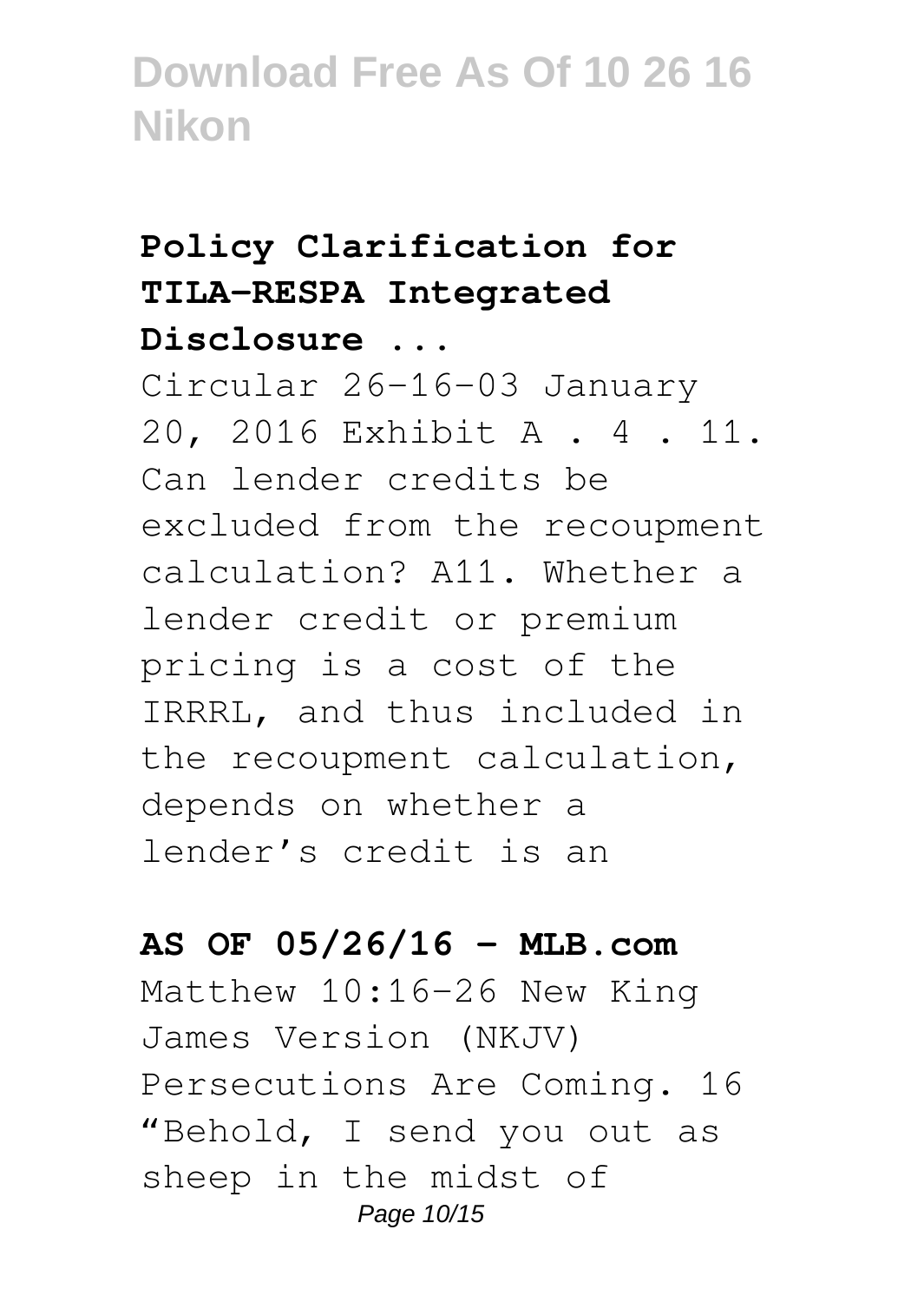wolves.

#### **Percentage Calculator**

Matthew 10:26 German Bible Alphabetical: afraid be concealed disclosed do fear for hidden is known made not nothing of or revealed So that them There Therefore will NT Gospels: Matthew 10:26 Therefore don't be afraid of them (Matt. Mat Mt) Christian Bible Study Resources, Dictionary, Concordance and Search Tools

#### **Daily Treasury Yield Curve Rates**

TV Talk - Designated Survivor (S1E05) -- "The  $Mission" -- 10/26/16 - WHER$ DIPLOMACY FAILS, KIRKMAN IS Page 11/15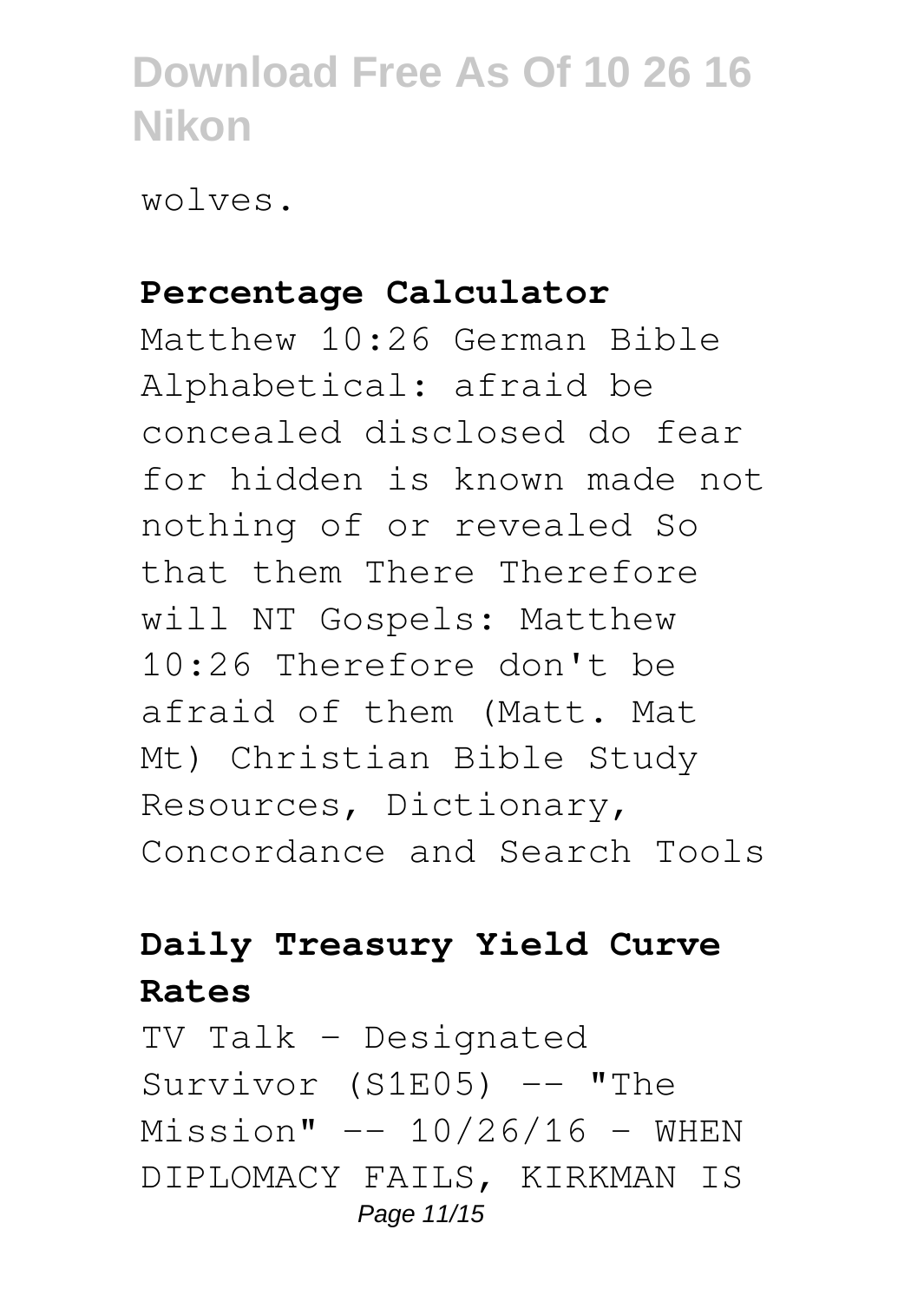FORCED TO MAKE A DECISION THAT WILL DEFINE HIS PRESIDENCY, ON ABC'S 'DESIGNATED SURVIVOR,' The Mission - Realizing his attempts at diplomacy with Algeria have failed, President Kirkman makes the difficult

### **4.26.16 Report of Foreign Bank and Financial Accounts**

**...**

Dow Jones Industrial Average Close - DJIA Dow Jones Daily Closing Prices - Stock Market Close 2020 - Stock Market Close - Stock Market Closing Prices - DJIA Report 2020 ... Dow Jones Close - 10/26/16 - October 26, 2016 . Dow Jones Close -  $10/25/16$ Page 12/15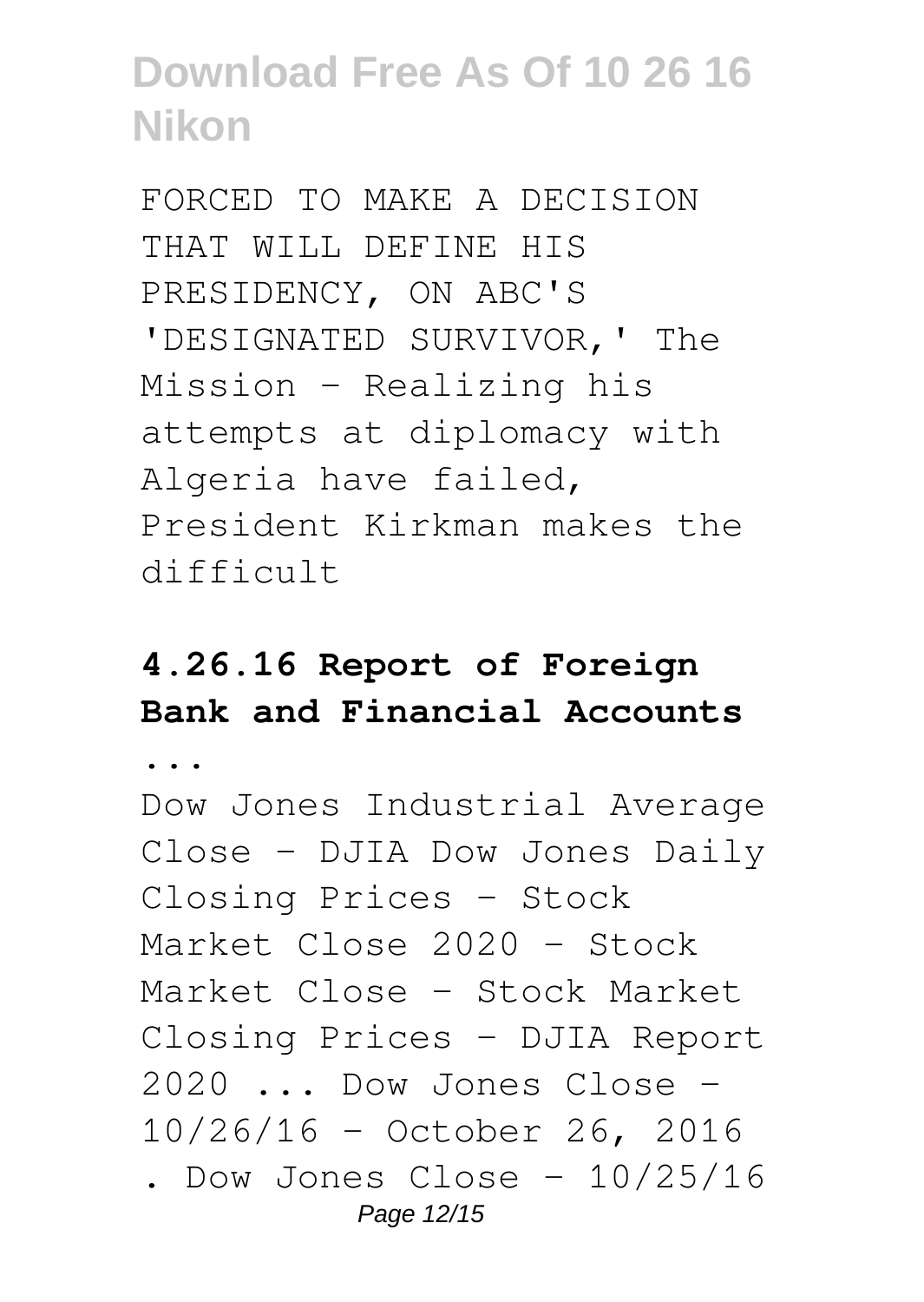- October 25, 2016 . Dow Jones Close ...

### **The pattern is 2, 4, 6, 10, 16, 26… What is next? - Quora**

thursday, 26 october 2017 table of contents section page 1. introduction 3 2. general information 6 3. safety policy 7 4. roles & responsibilities 7 5. risk management 7 6. register of inductions / skills & competencies includes 8 7. workers compensation & rehabilitation details 9 8. electrical 9 9. fire protection 10 10. first aid and incident ...

#### **AS OF 26/10/2017 - Pacific** Page 13/15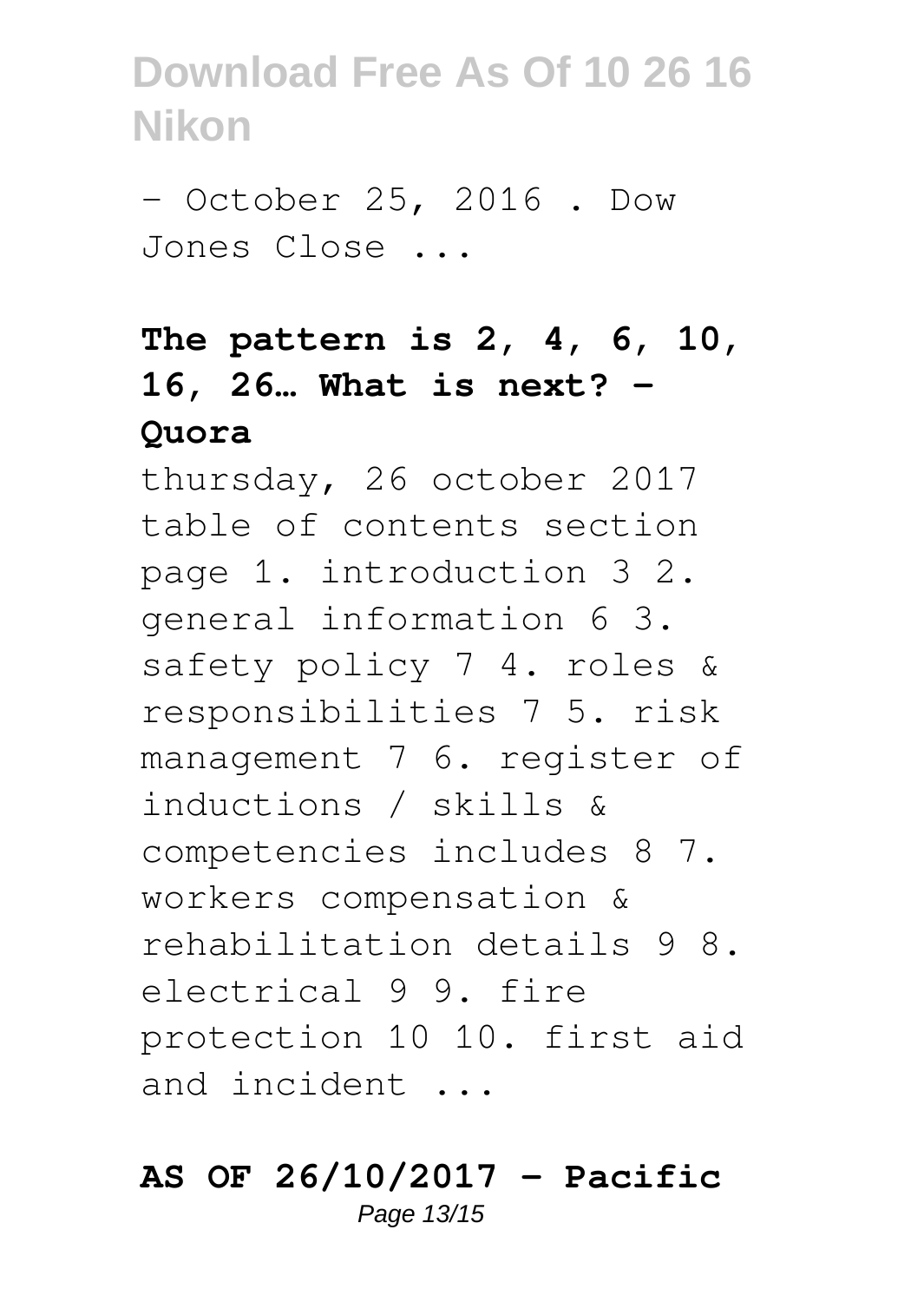#### **School Games**

Property and pecuniary rights owned by a spouse before marriage and that acquired by him or her afterwards by gift, bequest, devise, descent, or inheritance, with the rents, issues and profits thereof, shall not be subject to the debts or contracts of his or her spouse, and he or she may manage, lease, sell, convey, encumber or devise by will such property without his or her spouse joining in ...

### **Circular 26-16-03 January 20, 2016**

RRCs Expiring and/or Not Exercising Option Years Page 14/15